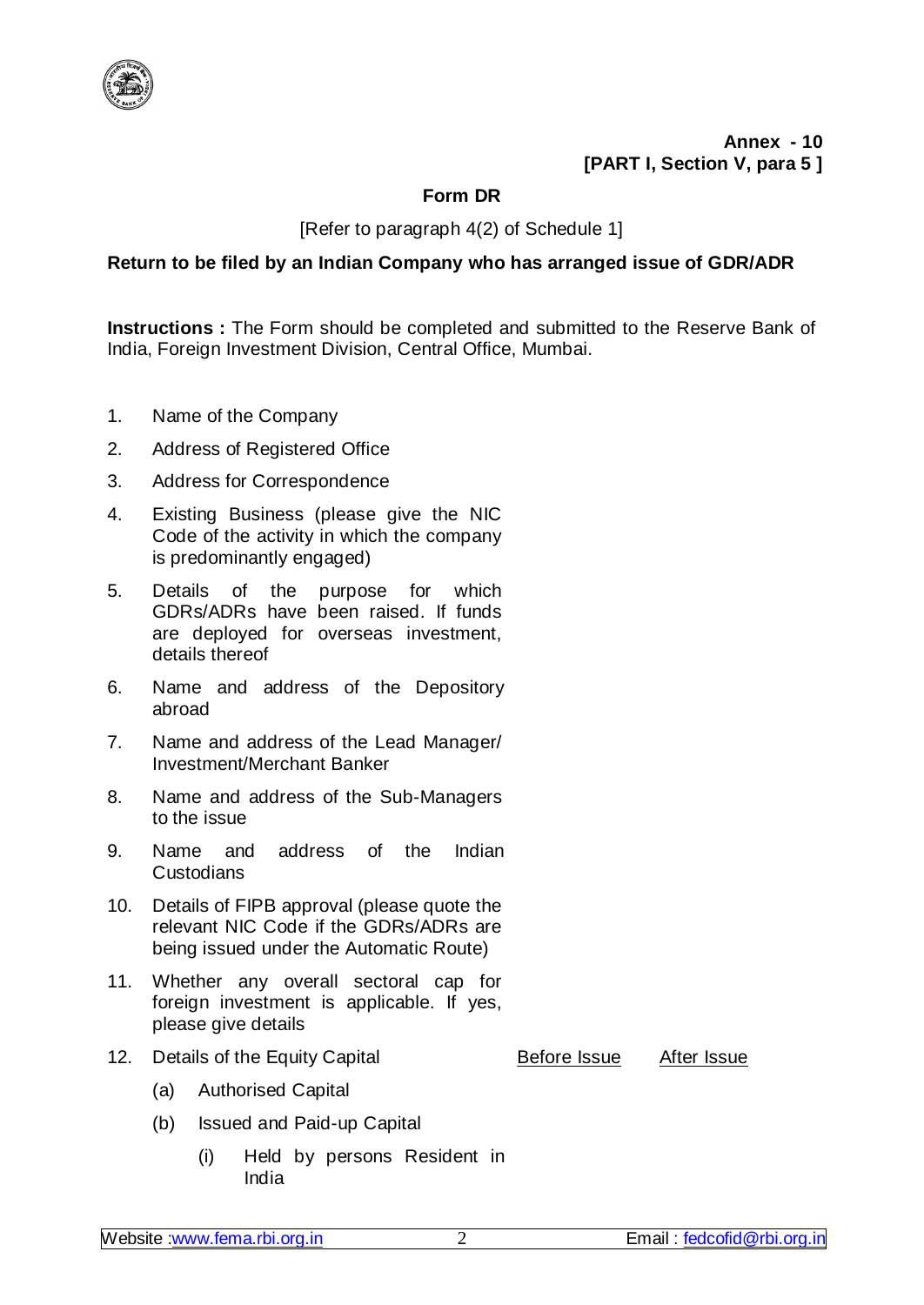

- (ii) Held by foreign investors other than FIIs/NRIs/PIOs/ OCBs (a list of foreign investors holding more than 10 percent of the paid-up capital and number of shares held by each of them should be furnished)
- (iii) Held by NRIs/PIOs/OCBs
- (iv) Held by FIIs

Total Equity held by non-residents

- (c) Percentage of equity held by nonresidents to total paid-up capital
- 13. Whether issue was on private placement basis. If yes, please give details of the investors and GDRs/ADRs issued to each of them
- 14. Number of GDRs/ADRs issued
- 15. Ratio of GDRs/ADRs to underlying shares
- 16. Issue Related Expenses
	- (a) Fee paid/payable to Merchant Bankers/Lead Manager
		- (i) Amount (in US\$)
		- (ii) Amount as percentage to the total issue
	- (b) Other expenses
- 17. Whether funds are kept abroad. If yes, name and address of the bank
- 18. Details of the listing arrangement

Name of Stock Exchange

Date of commencement of trading

- 19. The date on which GDRs/ADRs issue was launched
- 20. Amount raised (in US \$)
- 21. Amount repatriated (in US \$)